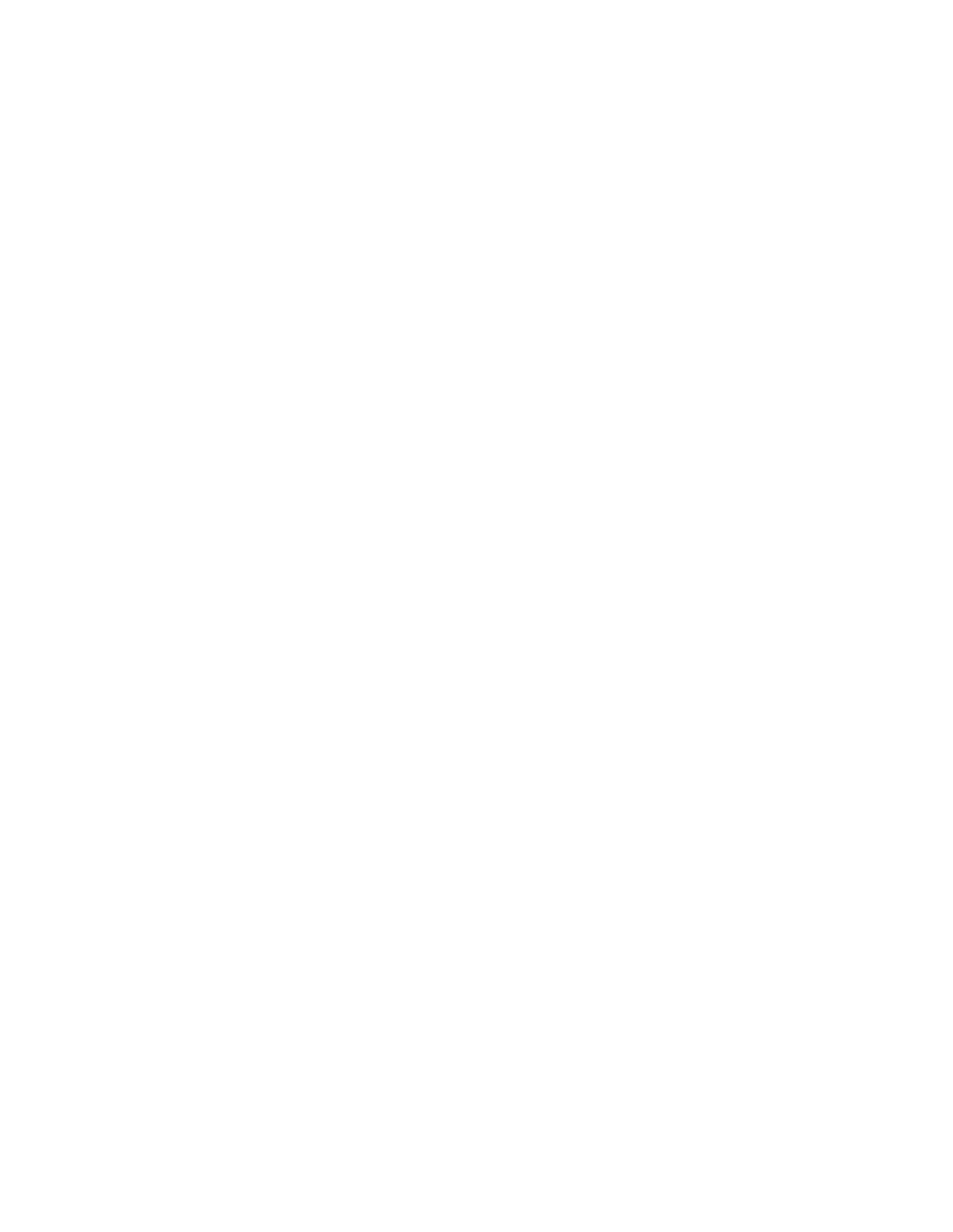#### DEBORAH THE PROPHETESS

## Dr. E.M. Ernst, Th.D.

## BIBLICAL STUDIES

#### Abstract

God used many different types of people in the Bible to communicate His message. Most of which he used men, but in some cases He would use a woman. In my search over the past 16 years to hear God's voice and being told repeatedly that He doesn't speak to or through women, I am drawn to Deborah. I know that the Almighty speaks to all of His children just as a good father does.

Outside of the book of Judges there is not much material on Deborah. Therefore, I had to dig. I will use several different sources including, printed books, on-line sources, and PC based computer programs.

Deborah was a prophetess and she did speak for God and led an army into battle. I believe that she, as well as most women can be underestimated resources in the Body of Christ.

I will try to establish the importance of women in the church through my study and how they are underdeveloped vessels that can still be used today.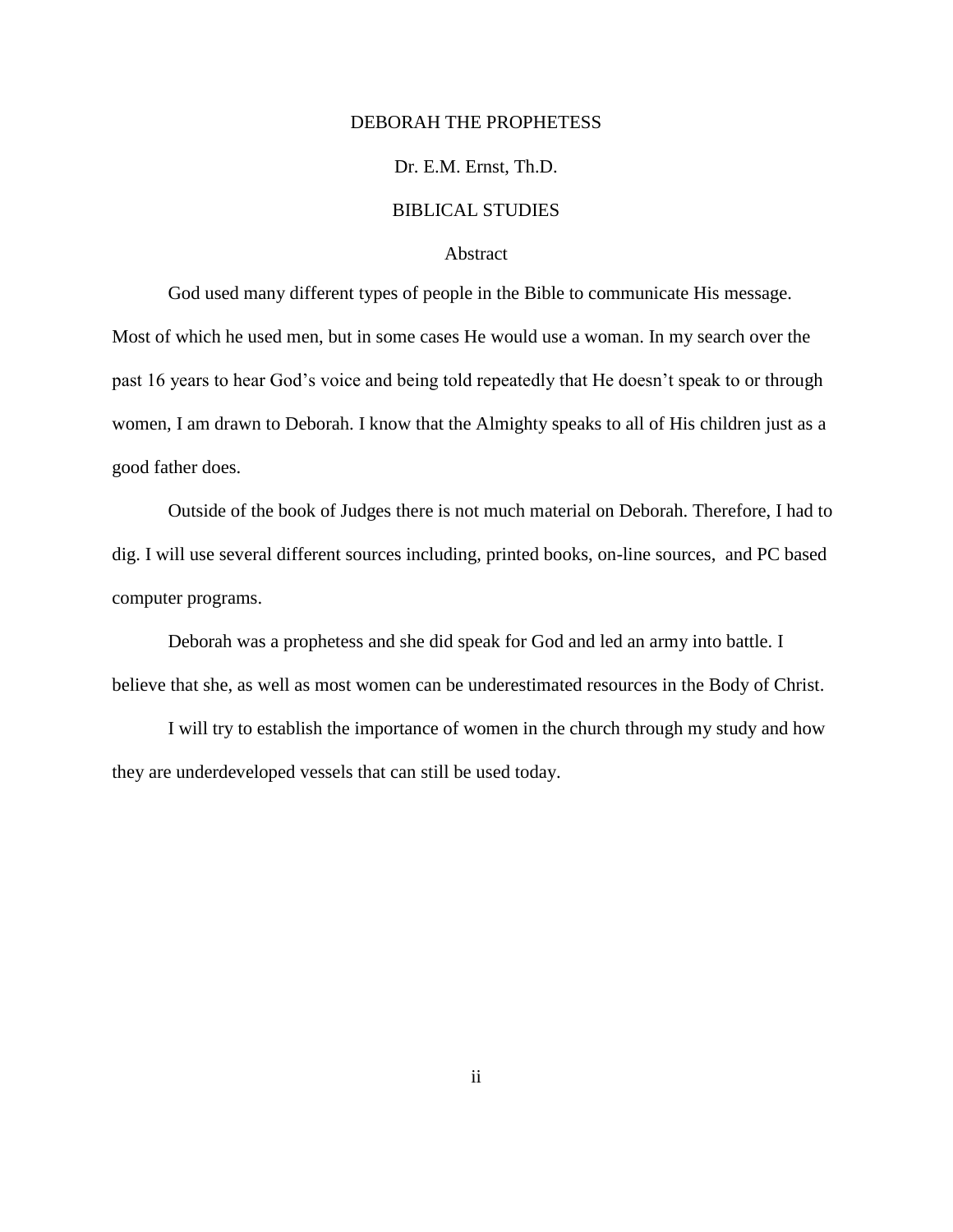# **CONTENTS**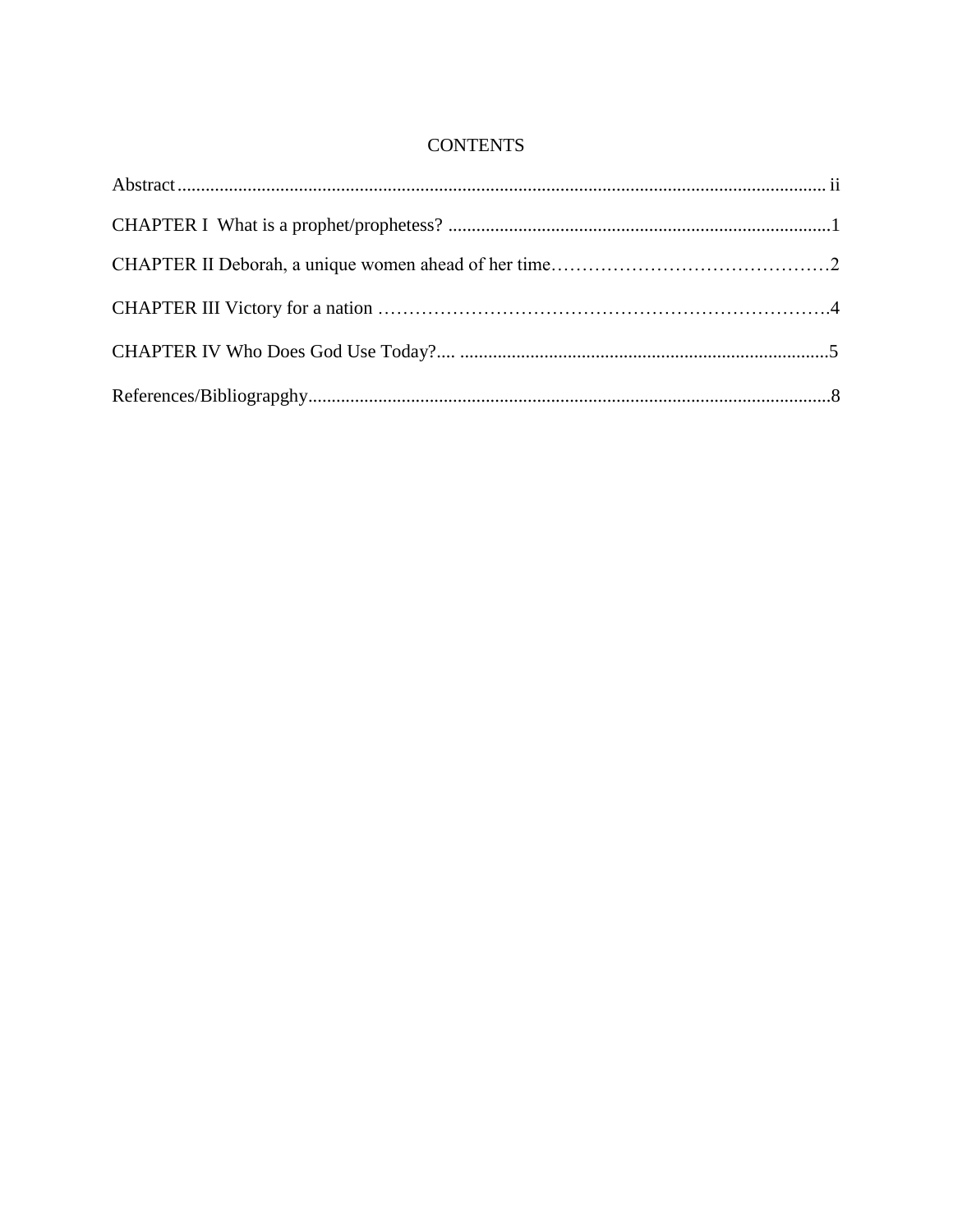#### A PROPHETESS AND JUDGE OF ISRAEL April 14, 2008 © atfm.org

## CHAPTER I

## "What is a prophet?"

According to the dictionary, the definition of a *prophet*; one who delivers divine messages or interprets the divine will; one who foretells the future; a religious leader; or an interpreter or spokesman for the cause. (Webster illustrated contemporary dictionary, 1988, pp. 583) (a prophetess is the female version of the prophet.)

In the Old and New Testaments there are many women that are mentioned as being obedient vessels for God's service. However, the title of prophetess is only given to three women in the Old Testament; they are Miriam, (Exodus 15:20) Huldah (2 Kings 22:14) and Deborah (Judges 4:4)

The first mention of a prophet is Abraham in Genesis 20:7. In this verse we read that Abraham would pray in the office of a prophet. In Exodus chapter 7 it is written that Aaron, Moses' brother is also a prophet. Aaron would speak to the people on God's behalf.

In the book of Numbers chapter 12:6 we are told that God uses dreams and visions to speak to/through prophets. In the book of Amos chapter 7:12 the prophet Amos is called a "Seer", which meant he could have had opened eye visions and interpret the message and speak to the people.

The term "Seer" is also interchangeably with the term "Vision" that is used in the Old Testament 77 times. God can also use dreams to speak to the nonbelievers like he did to Abimelech in Genesis 20:3. According to scripture it appears that God can use whatever means necessary to speak to whomever He needs to in order get His message across.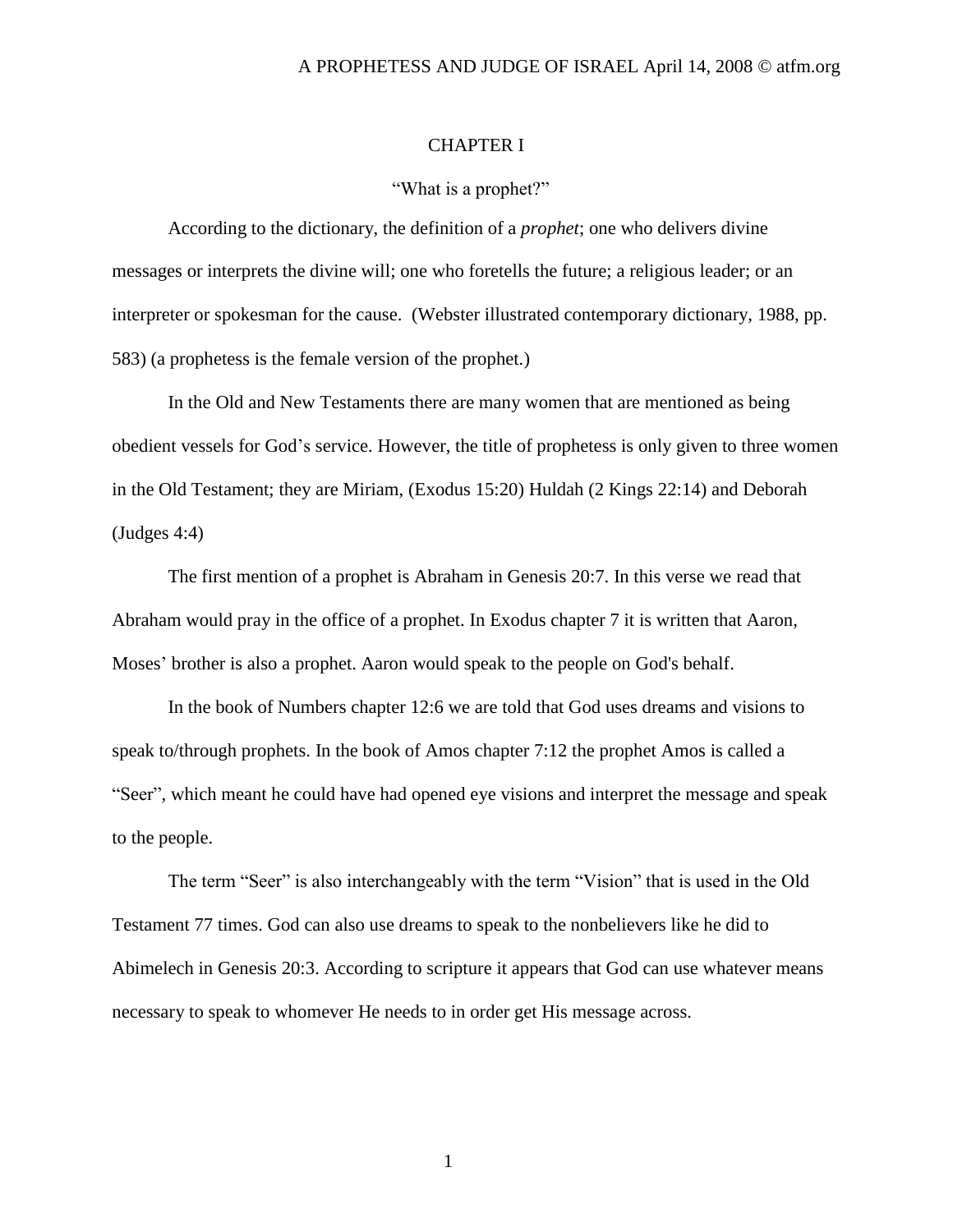## CHAPTER II

"Deborah, a unique woman ahead of her time"

According to the book of Judges (chapters 4 & 5), Deborah possessed many unique qualities; not only uncommon for women, but also uncommon for most prophets. The Bible describes Deborah as a wife, mother, prophetess, judge, singer, poet and political leader. Deborah would have been a woman who had it all.

As a respected judge of the Old Testament we read that Deborah serves her God in a special governmental capacity. We can assume from the text that she possessed great talents and had an abundance of faith, wisdom and discernment. She would not shy away from confronting any wrongdoing.

It would have been Deborah's main responsibility to hear cases that were brought against people to right wrongs and render godly decisions.

During the time of Judges it is referenced in Scripture that the children of Israel were in a spiritual decline ann their nation was full of sin and corruption. In Psalm 33:10-12 we read that when a nation fails to give honor to God they end up in chaos. In I Corinthians 15:33 we read that bad company corrupts good character.

Deborah is an intricate part of Israel's history during the time when they were oppressed by the Canaanites. This was the time after Joshua's a ruler-ship and this generation would not have been taught godly principles. It would have been important for Deborah to offer godly counsel, words of encouragement and to assist the nation how to distinguish right from wrong according to God's Word.

There are references that Deborah possessed such a keen sense of discernment that people came from great distances to seek her judgment and wisdom in judicial actions.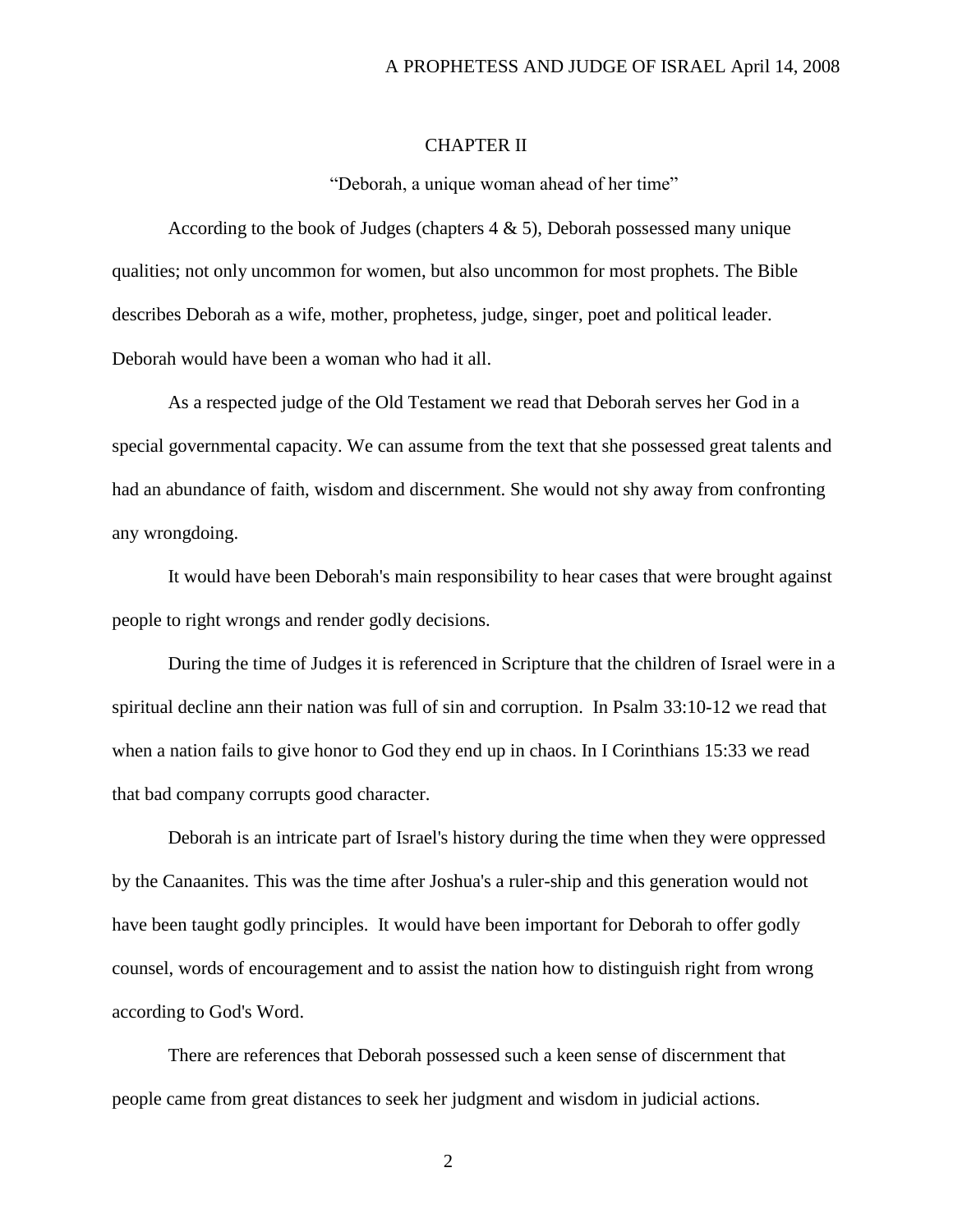We read in chapter 4 of Judges that Deborah used words of victory when she faced the enemies of God and she chose her words wisely. We can learn much from Deborah as she carefully spoke and thought about what she would say beforehand as she was God's prophetess.

In her position of authority she would have been able to exercise great influence over the nation and she earned the respect of many.

As Deborah hears the message of the word of the Lord and goes to Barak; she agrees to go with them into the battle at his request and she sets aside her own preconceived notions with regard to her role as a judge of Israel. She puts the will of God before her own and actively serves God with her whole heart.

I believe that Deborah possessed such great faith that even before the battle had started she knew the word of the Lord to be true, bore witness in her heart and believed that when they entered the battle it had already been won.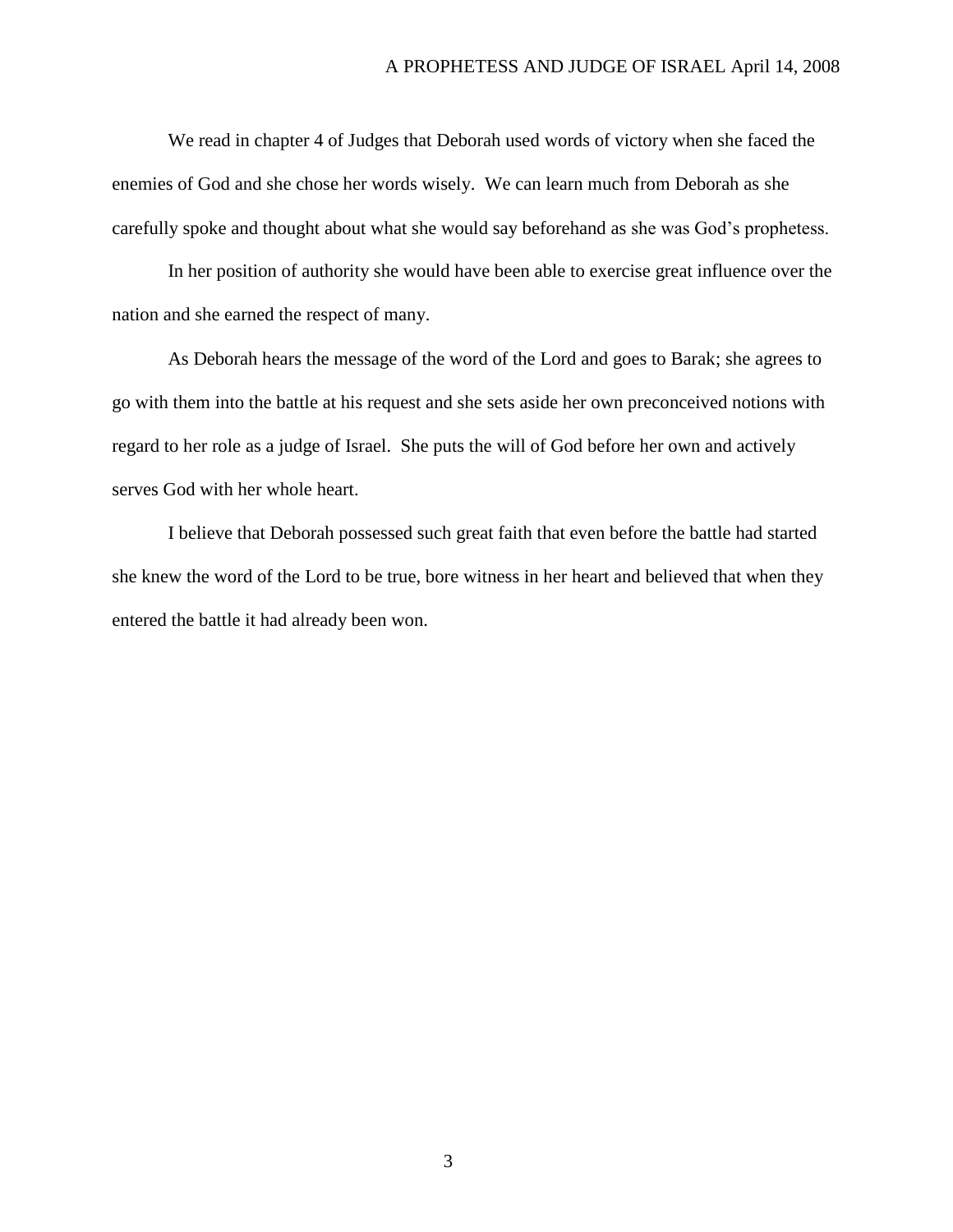#### A PROPHETESS AND JUDGE OF ISRAEL April 14, 2008

## CHAPTER III

#### "Victory for a nation"

Deborah possessed a combination of authority and responsibility held only by two other people mentioned in the Bible; Moses and Samuel.

While Deborah rendered her decisions under "The palm tree of Deborah", she is often referred to as a "The mother of Israel" as she accompanied God's military leader Barak into battle against the Canaanites who are symbolized in the Bible as the flesh of natural man.

I believe this battle not only had physical but also spiritual consequences as the children of Israel had allowed the Canaanites to infiltrate their culture and society. The Israelites adopted idol worship and gross sexual immorality from the Canaanites as they intermarried against God's direction and thus adopting their religious practices.

Barak is a capable military man who lacks self-confidence against his enemy and he exhibits fear in the midst of the battle. He solicits Deborah to accompany him in this battle as she literally represents God's presence in the nation as a prophetess and judge of Israel.

Deborah prophesies over Barak and tells him that she will accompany him in the battle with the glory for victory over Israel's enemy, Sisera; will go to the hand of a woman.

We read that Sisera is lured into the tent of Jael as he seeks refuge. He is given something to drink and a place to rest. While Sisera lays down to rest, Jael takes a tent peg and drives it through Sisera's temple killing him instantly. The Bible says that God subdued the King of the Canaanites and the children of Israel grew stronger. (Judges 4:23) As a result of the victory Israel was able to withstand against their enemies in a powerful way.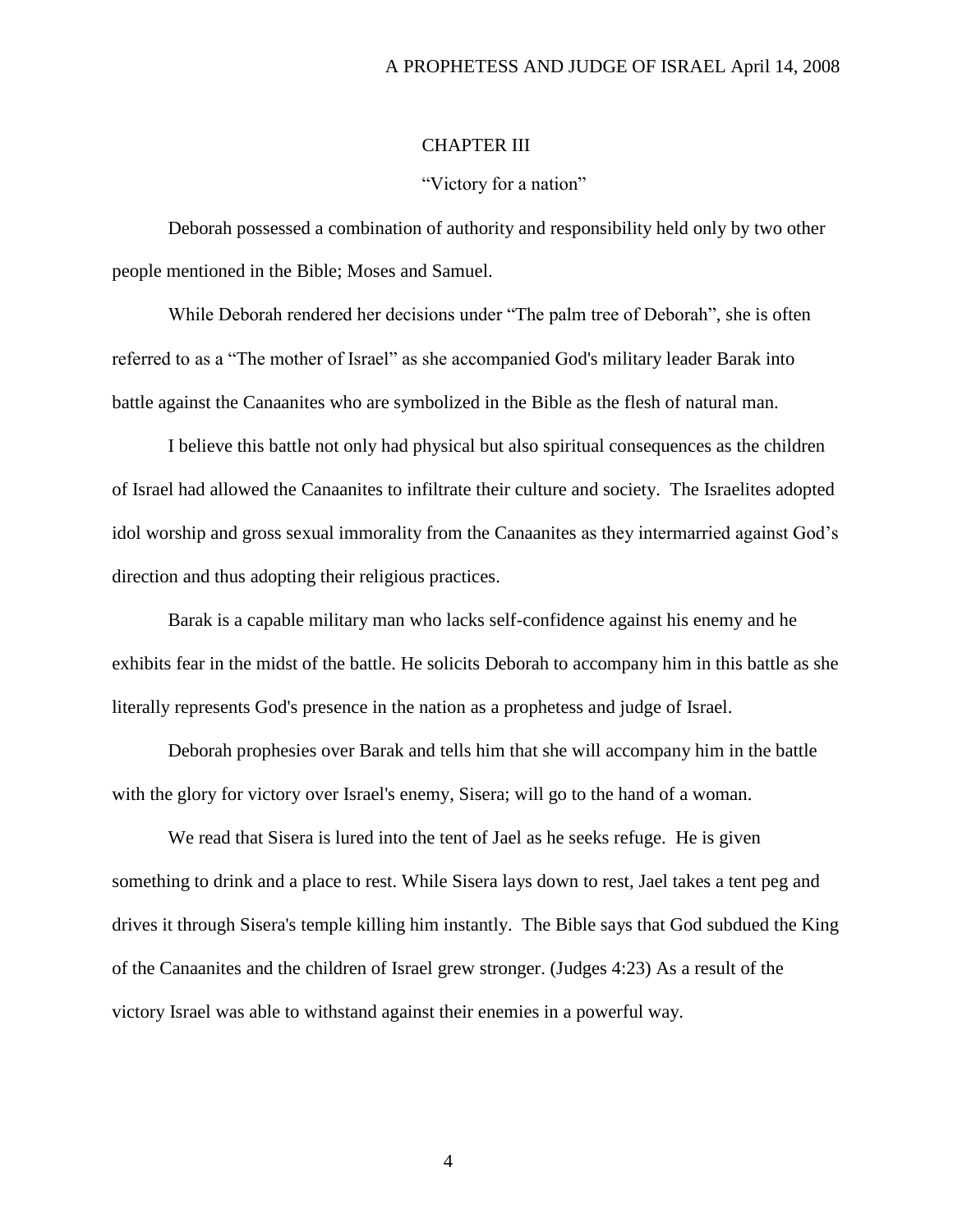## CHAPTER IV

#### "Who Can God Use Today"

God has always and will continue to use who so ever will hear His voice. As believers in Jesus the Messiah, we were all given a mandate in the Gospels to go therefore and preach the good news to every creature.(Mark 16:15) The Bible does not specify with this mandate only men or only women; God calls everyone that is a Holy Spirit filled believer to preach the Good News.

For centuries the church has twisted and manipulated the Scriptures to devalue and downgrade women in the kingdom. Although, the Bible states there is neither male nor female nor Jew nor Greek each of us has a distinctive role to play according to our gifts, abilities and overall willingness in submission to the Spirit. (Galatians 3:28)

Author, Paul Norman comments in his brochure of "The Palm of Deborah" writes that there is a special role of women for evangelism, training children and to disciple only women, not men. The author uses these two scriptures to state his case. (2 Timothy 1:5, Titus 2:3)

It is true that Biblically men and women fulfill different roles in the family and in the Body of Christ. (Ephesians 5:22-32) If this was not the case, the Apostle Paul would have said this goes for the family, church and any women that holds a job outside the home, but he did not say that.

However, to limit God on who and how he can use a vessel according to their life experiences to minister to others is fruitless. Most believers are taught that the role of women is limited; some how because of their gender they are considered inferior. I totally disagree with that view. I have heard Ephesians 5 quoted that women should submit to "all: men, however when I read this verse, it says we are to submit to our own husbands, not all men in the church.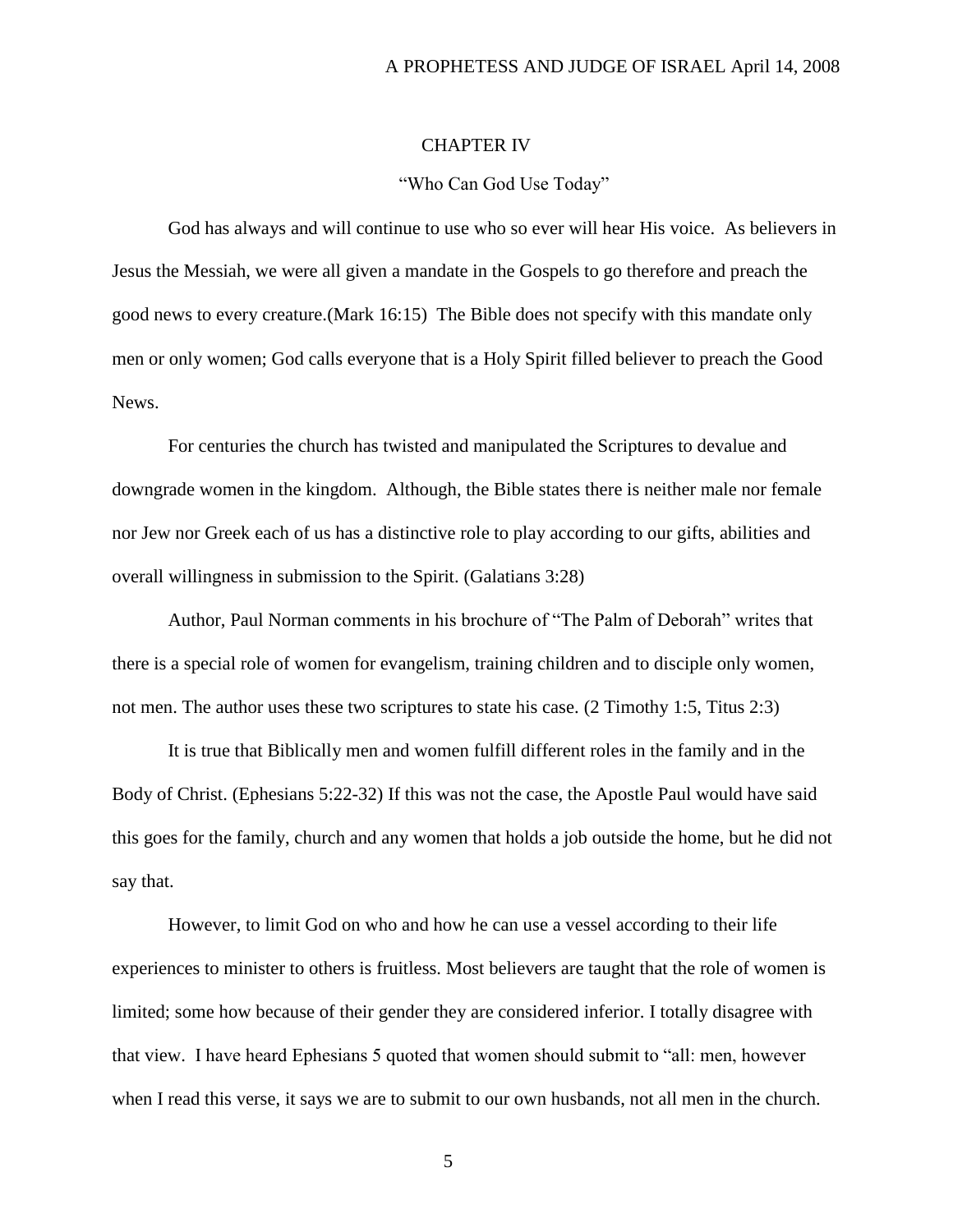If that were the case, then the way this verse is commonly taught "all" women should submit themselves in a sexual and financial way as well and we know that is wrong. When doctrine contradicts God's written word, it is wrong. We are to submit to one another out of love for Christ and His Word.

In these last days God is looking for people to pour out his Spirit upon all flesh to fulfill His call with the kingdom mindset and snatch as many people from the fire as possible. (Acts 2:18-21.)

 Hell is a real place, so much so, that Jesus went there in our place so we don't have to go there. (Rev. 1:18) It always amuses me that those who criticize the role of women in the church are the ones least likely to fulfill the kingdom mandate and "pick up the slack" so to speak in any ministry deficiency.

The opinion that women (or race) are somehow subservient or inferior to men while ministering in the church; I believe is a deception of the enemy. We read in the scriptures that all believers can be equipped to share the gospel message and win the lost for Jesus Christ. I believe many people who propagate the deception that somehow women or a specific race are inferior is demonic and only causes division in the Body of Christ.

In ancient cultures women and children were treated as and thought to be property of the husband in the household. This is not the case in the New Testament, as Jesus treats women in high regard, with respect and he offers them the same forgiveness and mercy that he would offer any man because we are all His children. We witness Jesus' forgiveness and fair treatment of all, in John chapter 4:7  $\&$  4:28 with a woman at the well; as she is caught in the act of adultery and Jesus offer forgiveness (John 8:3-11) and also with Mary Magdalene (Luke 8:2). Both of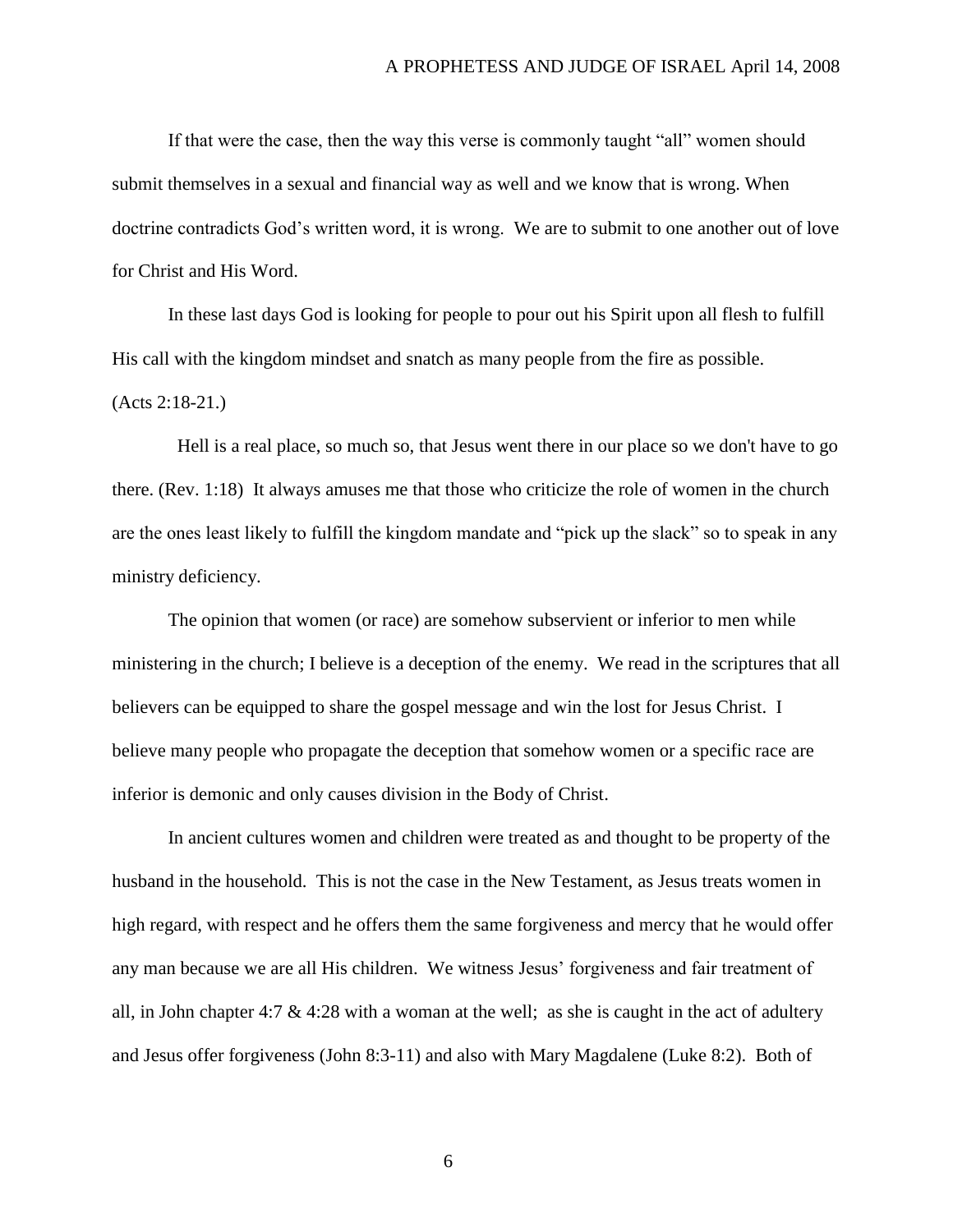these women are engaged in sinful conduct and were considered the outcasts of society, yet Jesus loved them! What a friend we have in Jesus!

In Ephesians chapter 4, Paul the Apostle states, *Eph 4:11And He Himself gave some (in* the *Strong's Concordance # 3588- this denotes feminine as well as masculine noun) to be apostles, some prophets, some evangelists, and some pastors and teachers, 12 for the equipping of the saints for the work of ministry, for the edifying of the body of Christ, NKJV*

I believe this verse is one of many that give women authority to minister as the Holy Spirit needs and to all that seek Jesus as Messiah.

It is clear in scripture that God used and still uses men, women and sometimes children to accomplish His mission and agenda, not ours.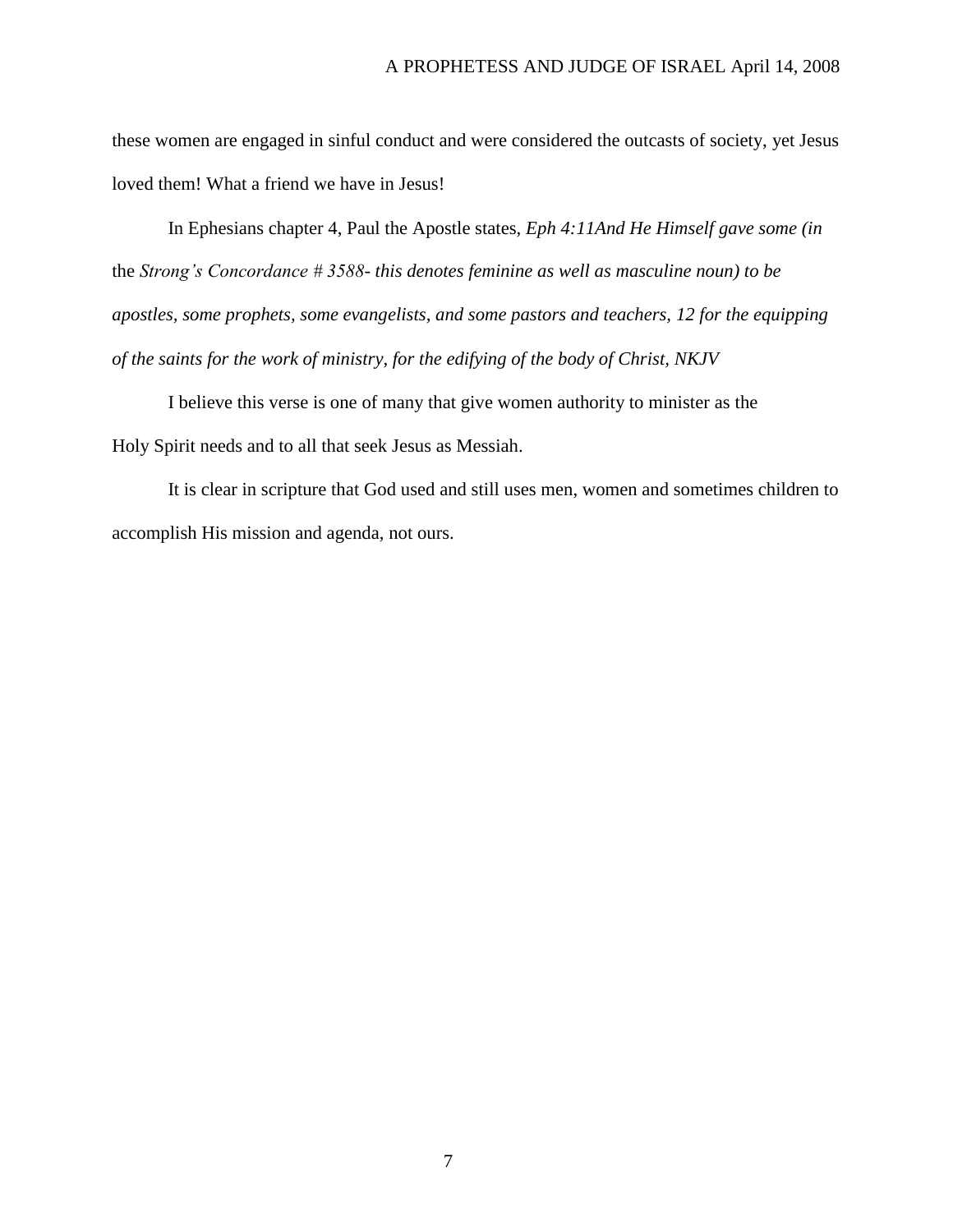### References

- Paul A. Norman. (November2000). *The "Palm of Deborah"* [Brochure]. Avondale, Auckland, New Zeeland: Author.
- John L Kachleman. (Ed.). (1999). *Personalities of the Old Testament*. (Available from www.churchofchrist.net, http://

www.churchofchrist.net/authors/John\_L\_Kachelman\_jr/people\_ot\_deborah.htm)

- Webster illustrated contemporary dictionary. (1988). prophet/prophetess. In *New Standard Encyclopedia dictionary* (1st ed., Vol. 0, p. 583). Chicago: J.G. Ferguson Publishing Company.
- Webster illustrated contemporary dictionary. (1988). prophet/prophetess. In *New Standard Encyclopedia dictionary* (1st ed., Vol. 0, p. 583). Chicago: J.G. Ferguson Publishing Company.
- International Bible Society. (1996). *The Journey NIV Study Bible* (1st ed., Vol. 1). Grand Rapids, Michigan, USA: Zondervan Publishing House. (Original work published 1996)
- Charles R. Swindoll. (1998). *Moses, A man of Selfless Dedication* (1 st ed., Vol. 1). Dallas, Texas: Word Publishing. (Original work published 1978) (International Bible Society, 1996)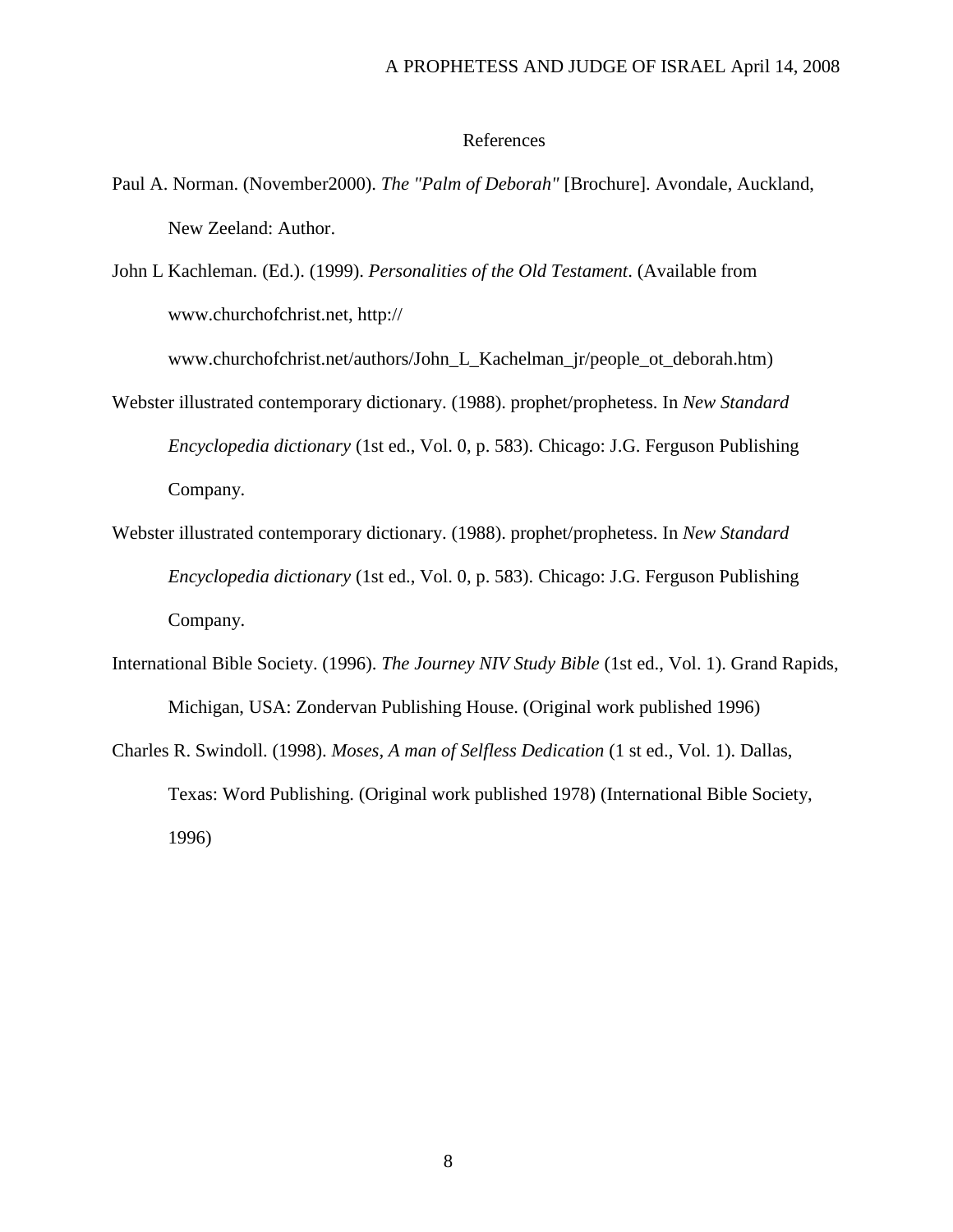#### Scripture References:

**Ex 15:20** Then Miriam the prophetess, Aaron's sister, took a tambourine in her hand, and all the women followed her, with tambourines and dancing NIV

**2 Kings 22:14** Hilkiah the priest, Ahikam, Acbor, Shaphan and Asaiah went to speak to the prophetess Huldah, who was the wife of Shallum son of Tikvah, the son of Harhas, keeper of the wardrobe. She lived in Jerusalem, in the Second District. NIV

**Judge 4:4 Deborah**, a prophetess, the wife of Lappidoth, was leading Israel at that time. NIV

**Gen 20:7** Now return the man's wife, for he is a prophet, and he will pray for you and you will live. But if you do not return her, you may be sure that you and all yours will die." NIV

**Ex 7:1** Then the LORD said to Moses, "See, I have made you like God to Pharaoh, and your brother Aaron will be your prophet. 2 You are to say everything I command you, and your brother Aaron is to tell Pharaoh to let the Israelites go out of his country. NIV

**Num 12:6-7** he said, "Listen to my words: "When a prophet of the LORD is among you, I reveal myself to him in visions; I speak to him in dreams. 7 But this is not true of my servant Moses; he is faithful in my entire house. NIV

**Amos 7:12** Then Amaziah said to Amos, "Get out, you seer ! Go back to the land of Judah. Earn your bread there and do your prophesying there. NIV

**Gen 20:3** But God came to Abimelech in a dream one night and said to him, "You are as good as dead because of the woman you have taken; she is a married woman NIV

**Judges 4:1** When Ehud was dead, the children of Israel again did evil in the sight of the LORD. 2 So the LORD sold them into the hand of Jabin king of Canaan, who reigned in Hazor. The commander of his army was Sisera, who dwelt in Harosheth Hagoyim. 3 And the children of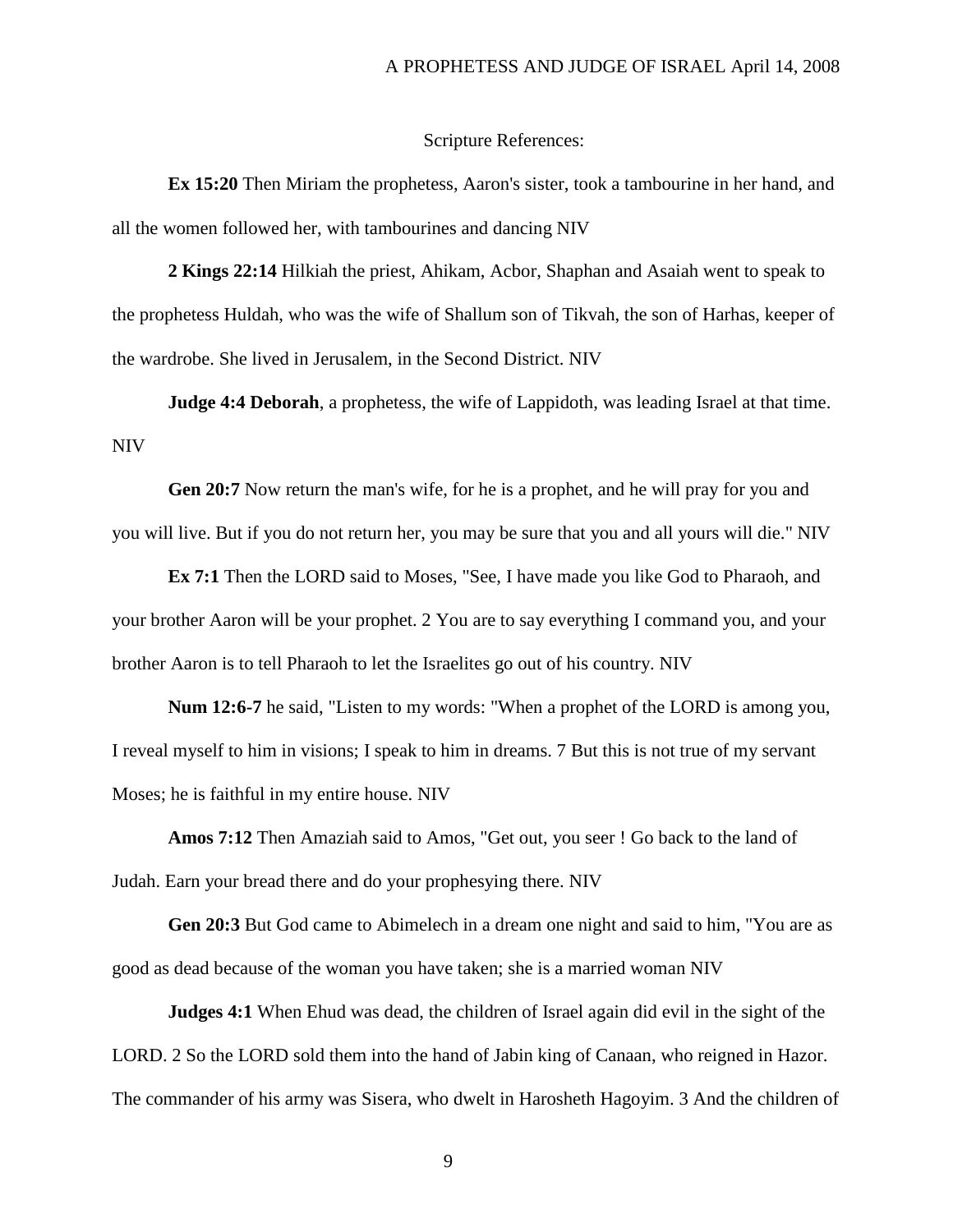Israel cried out to the LORD; for Jabin had nine hundred chariots of iron, and for twenty years he had harshly oppressed the children of Israel. 4 Now Deborah, a prophetess, the wife of Lapidoth, was judging Israel at that time. 5 And she would sit under the palm tree of Deborah between Ramah and Bethel in the mountains of Ephraim. And the children of Israel came up to her for judgment. 6 Then she sent and called for Barak the son of Abinoam from Kedesh in Naphtali, and said to him, "Has not the LORD God of Israel commanded, 'Go and deploy troops at Mount Tabor; take with you ten thousand men of the sons of Naphtali and of the sons of Zebulun; 7 and against you I will deploy Sisera, the commander of Jabin's army, with his chariots and his multitude at the River Kishon; and I will deliver him into your hand'?"

8 And Barak said to her, "If you will go with me, then I will go; but if you will not go with me, I will not go!" 9 So she said, "I will surely go with you; nevertheless there will be no glory for you in the journey you are taking, for the LORD will sell Sisera into the hand of a woman." Then Deborah arose and went with Barak to Kedesh. 10 And Barak called Zebulun and Naphtali to Kedesh; he went up with ten thousand men under his command, and Deborah went up with him. 11 Now Heber the Kenite, of the children of Hobab the father-in-law of Moses, had separated himself from the Kenites and pitched his tent near the terebinth tree at Zaanaim, which is beside Kedesh. 12 And they reported to Sisera that Barak the son of Abinoam had gone up to Mount Tabor. 13 So Sisera gathered together all his chariots, nine hundred chariots of iron, and all the people who were with him, from Harosheth Hagoyim to the River Kishon. 14 Then Deborah said to Barak, "Up! For this is the day in which the LORD has delivered Sisera into your hand. Has not the LORD gone out before you?" So Barak went down from Mount Tabor with ten thousand men following him. 15 And the LORD routed Sisera and all his chariots and all his army with the edge of the sword before Barak; and Sisera alighted from his chariot and fled away on foot.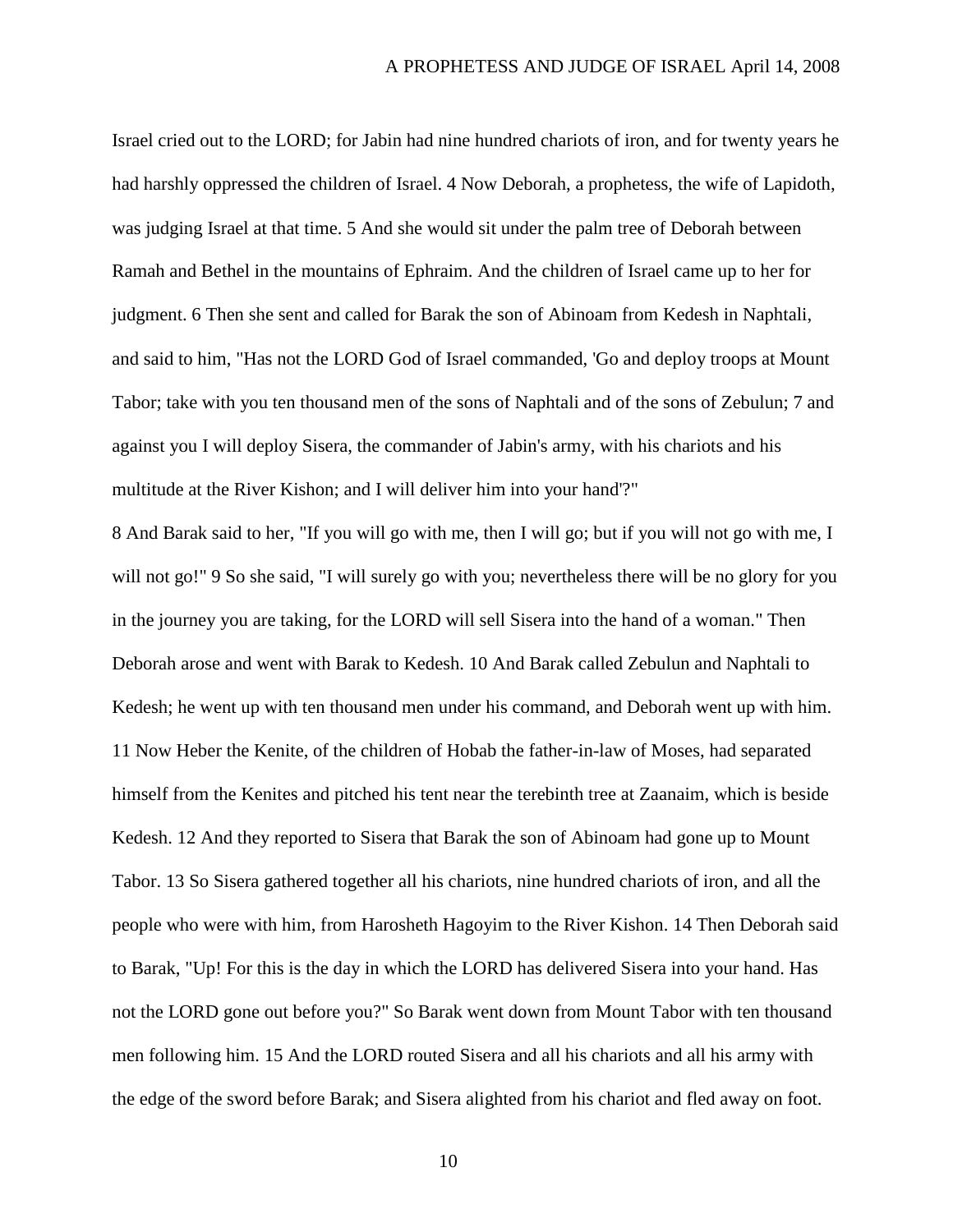16 But Barak pursued the chariots and the army as far as Harosheth Hagoyim, and all the army of Sisera fell by the edge of the sword; not a man was left. 17 However, Sisera had fled away on foot to the tent of Jael, the wife of Heber the Kenite; for there was peace between Jabin king of Hazor and the house of Heber the Kenite. 18 And Jael went out to meet Sisera, and said to him, "Turn aside, my lord, turn aside to me; do not fear." And when he had turned aside with her into the tent, she covered him with a blanket. 19 Then he said to her, "Please give me a little water to drink, for I am thirsty." So she opened a jug of milk, gave him a drink, and covered him. 20 And he said to her, "Stand at the door of the tent, and if any man comes and inquires of you, and says, 'Is there any man here?' you shall say, 'No.'" 21 Then Jael, Heber's wife, took a tent peg and took a hammer in her hand, and went softly to him and drove the peg into his temple, and it went down into the ground; for he was fast asleep and weary. So he died. 22 And then, as Barak pursued Sisera, Jael came out to meet him, and said to him, "Come, I will show you the man whom you seek." And when he went into her tent, there lay Sisera, dead with the peg in his temple. 23 So on that day God subdued Jabin king of Canaan in the presence of the children of Israel. 24 And the hand of the children of Israel grew stronger and stronger against Jabin king of Canaan, until they had destroyed Jabin king of Canaan.

**Judges 5:1** The Song of Deborah Then Deborah and Barak the son of Abinoam sang on that day, saying: 2 "When leaders lead in Israel,When the people willingly offer themselves, Bless the LORD! 3 "Hear, O kings! Give ear, O princes!I, even I, will sing to the LORD;I will sing praise to the LORD God of Israel. 4 LORD, when You went out from Seir,When You marched from the field of Edom,The earth trembled and the heavens poured,The clouds also poured water; 5 The mountains gushed before the LORD,This Sinai, before the LORD God of Israel. 6 "In the days of Shamgar, son of Anath,In the days of Jael,The highways were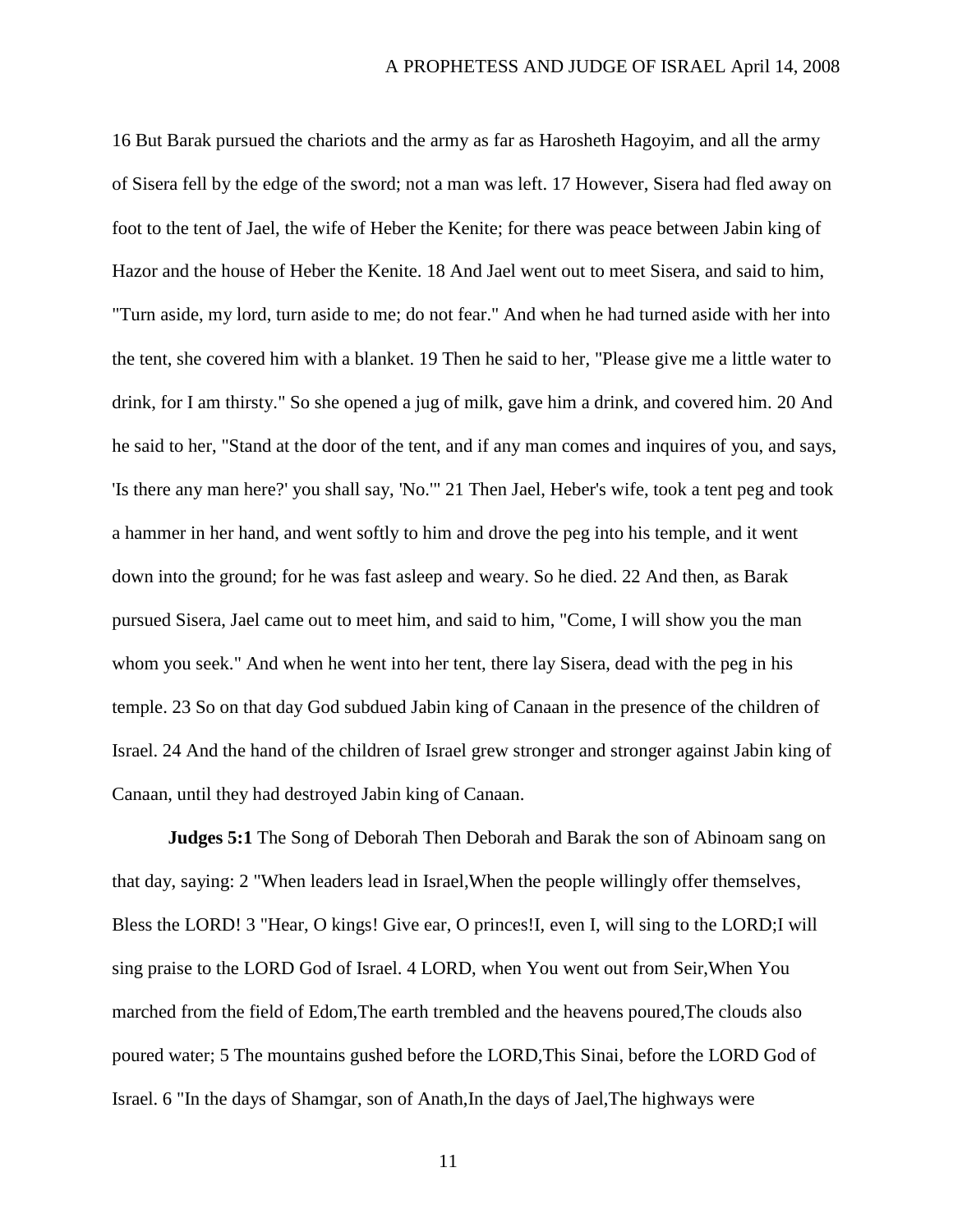deserted,And the travelers walked along the byways. 7 Village life ceased, it ceased in Israel,Until I, Deborah, arose,Arose a mother in Israel. 8 They chose new gods;Then there was war in the gates;Not a shield or spear was seen among forty thousand in Israel. 9 My heart is with the rulers of IsraelWho offered themselves willingly with the people.Bless the LORD!

10 "Speak, you who ride on white donkeys,Who sit in judges' attire,And who walk along the road. 11 Far from the noise of the archers, among the watering places,There they shall recount the righteous acts of the LORD,The righteous acts for His villagers in Israel;Then the people of the LORD shall go down to the gates. 12 "Awake, awake, Deborah!Awake, awake, sing a song!Arise, Barak, and lead your captives away,O son of Abinoam! 13 "Then the survivors came down, the people against the nobles;The LORD came down for me against the mighty. 14 From Ephraim were those whose roots were in Amalek.After you, Benjamin, with your peoples,From Machir rulers came down,And from Zebulun those who bear the recruiter's staff. 15 And the princes of Issachar were with Deborah;As Issachar, so was BarakSent into the valley under his command; Among the divisions of ReubenThere were great resolves of heart. 16 Why did you sit among the sheepfolds,To hear the pipings for the flocks?The divisions of Reuben have great searchings of heart. 17 Gilead stayed beyond the Jordan,And why did Dan remain on ships? Asher continued at the seashore,And stayed by his inlets. 18 Zebulun is a people who jeopardized their lives to the point of death,Naphtali also, on the heights of the battlefield. 19 "The kings came and fought,Then the kings of Canaan fought In Taanach, by the waters of Megiddo;They took no spoils of silver. 20 They fought from the heavens;The stars from their courses fought against Sisera. 21 The torrent of Kishon swept them away,That ancient torrent, the torrent of Kishon.O my soul, march on in strength! 22 Then the horses' hooves pounded,The galloping, galloping of his steeds. 23'Curse Meroz,' said the angel of the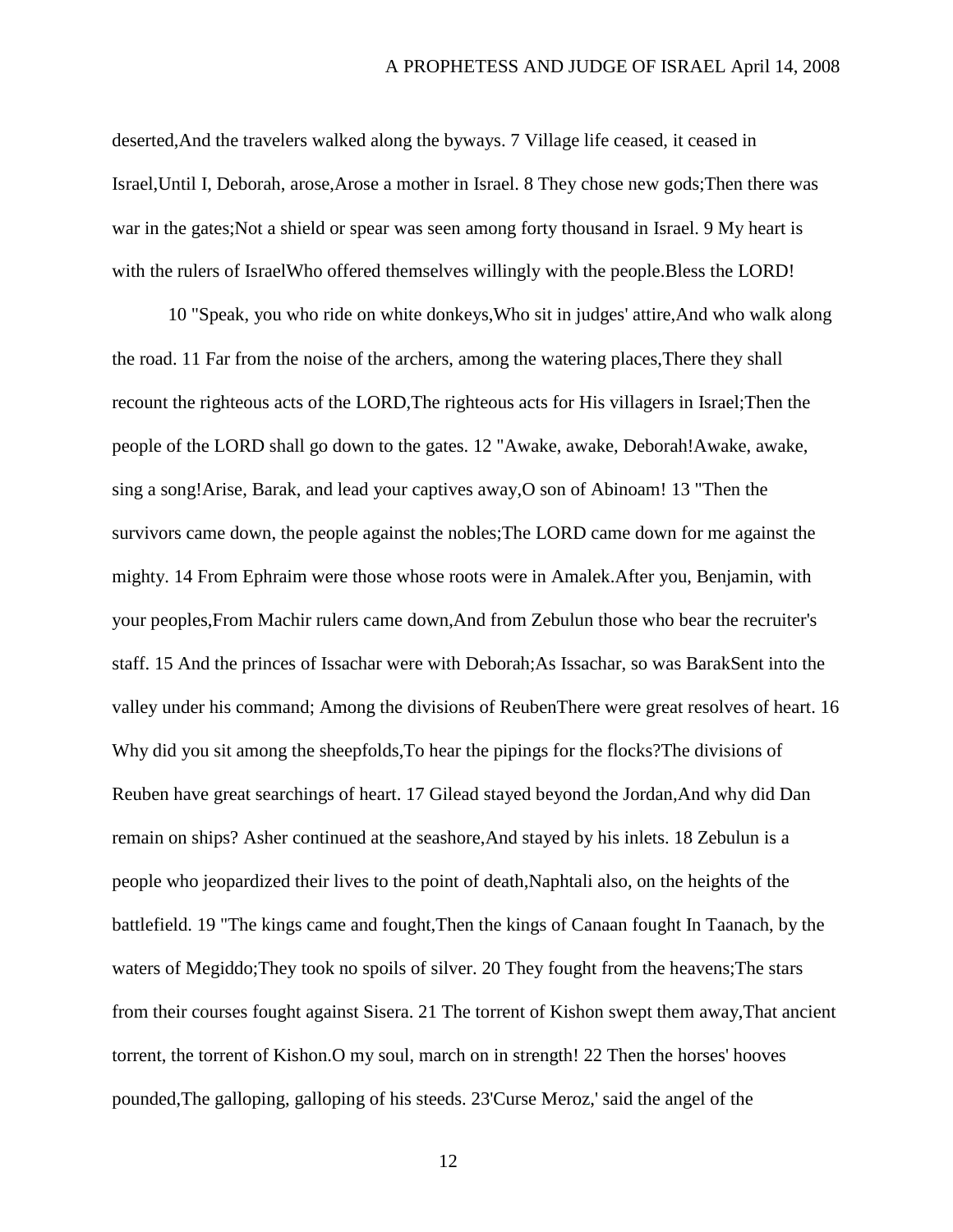LORD,'Curse its inhabitants bitterly,Because they did not come to the help of the LORD,To the help of the LORD against the mighty.' 24 "Most blessed among women is Jael,The wife of Heber the Kenite;Blessed is she among women in tents. 25 He asked for water, she gave milk;She brought out cream in a lordly bowl. 26 She stretched her hand to the tent peg,Her right hand to the workmen's hammer;She pounded Sisera, she pierced his head,She split and struck through his temple. 27 At her feet he sank, he fell, he lay still;At her feet he sank, he fell;Where he sank, there he fell dead. 28 "The mother of Sisera looked through the window,And cried out through the lattice,'Why is his chariot so long in coming?Why tarries the clatter of his chariots?' 29 Her wisest ladies answered her,Yes, she answered herself, 30'Are they not finding and dividing the spoil:To every man a girl or two;For Sisera, plunder of dyed garments,Plunder of garments embroidered and dyed,Two pieces of dyed embroidery for the neck of the looter?' 31 "Thus let all Your enemies perish, O LORD!But let those who love Him be like the sun When it comes out in full strength."So the land had rest for forty years. NKJV

**Ps 33:10-12** The LORD brings the counsel of the nations to nothing; He makes the plans of the peoples of no effect. 11 The counsel of the LORD stands forever, The plans of His heart to all generations. 12 Blessed is the nation whose God is the LORD, The people He has chosen as His own inheritance. NKJV

**1 Cor 15:33** Do not be misled: "Bad company corrupts good character." NIV

**Mark 16:15** He said to them, "Go into all the world and preach the good news to all creation.NIV

**Gal 3:28** There is neither Jew nor Greek, slave nor free, male nor female, for you are all one in Christ Jesus. 29 If you belong to Christ, then you are Abraham's seed, and heirs according to the promise. NIV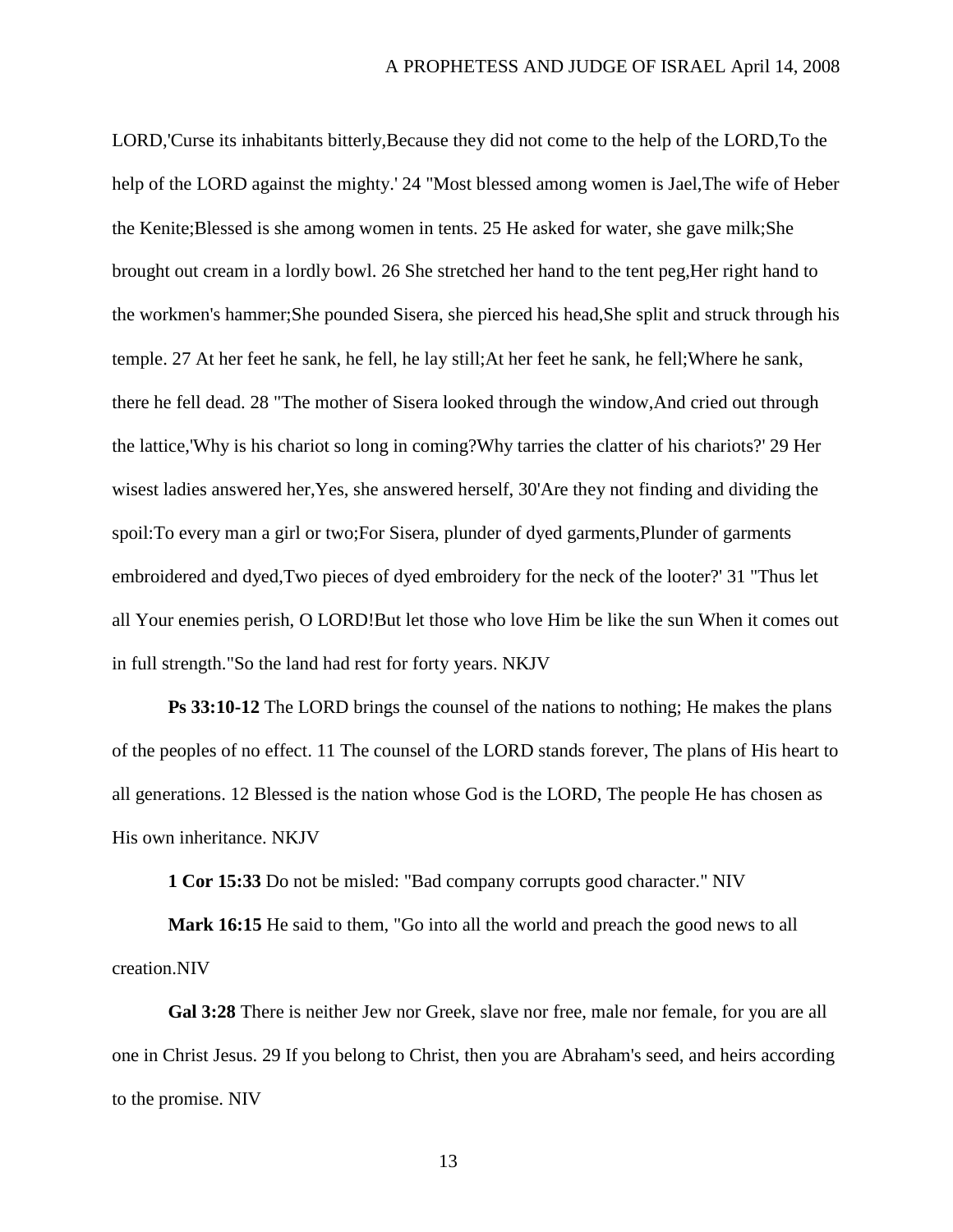**2 Tim 1:5** I have been reminded of your sincere faith, which first lived in your grandmother Lois and in your mother Eunice and, I am persuaded, now lives in you also NIV

**Titus 2:3** Likewise, teach the older women to be reverent in the way they live, not to be slanderers or addicted to much wine, but to teach what is good. NIV

**Eph 5:22-32** Wives, submit to your husbands as to the Lord. 23 For the husband is the head of the wife as Christ is the head of the church, his body, of which he is the Savior. 24 Now as the church submits to Christ, so also wives should submit to their husbands in everything. 25 Husbands, love your wives, just as Christ loved the church and gave himself up for her 26 to make her holy, cleansing her by the washing with water through the word, 27 and to present her to himself as a radiant church, without stain or wrinkle or any other blemish, but holy and blameless. 28 In this same way, husbands ought to love their wives as their own bodies. He who loves his wife loves himself. 29 After all, no one ever hated his own body, but he feeds and cares for it, just as Christ does the church— 30 for we are members of his body. 31 "For this reason a man will leave his father and mother and be united to his wife, and the two will become one flesh." 32 This is a profound mystery — but I am talking about Christ and the church. 33 However, each one of you also must love his wife as he loves himself, and the wife must respect her husband. NIV

**Acts 2:18-21** Even on my servants, both men and women, I will pour out my Spirit in those days, and they will prophesy. 19 I will show wonders in the heaven above and signs on the earth below, blood and fire and billows of smoke. 20 The sun will be turned to darkness and the moon to blood before the coming of the great and glorious day of the Lord. 21 And everyone who calls on the name of the Lord will be saved.' NIV